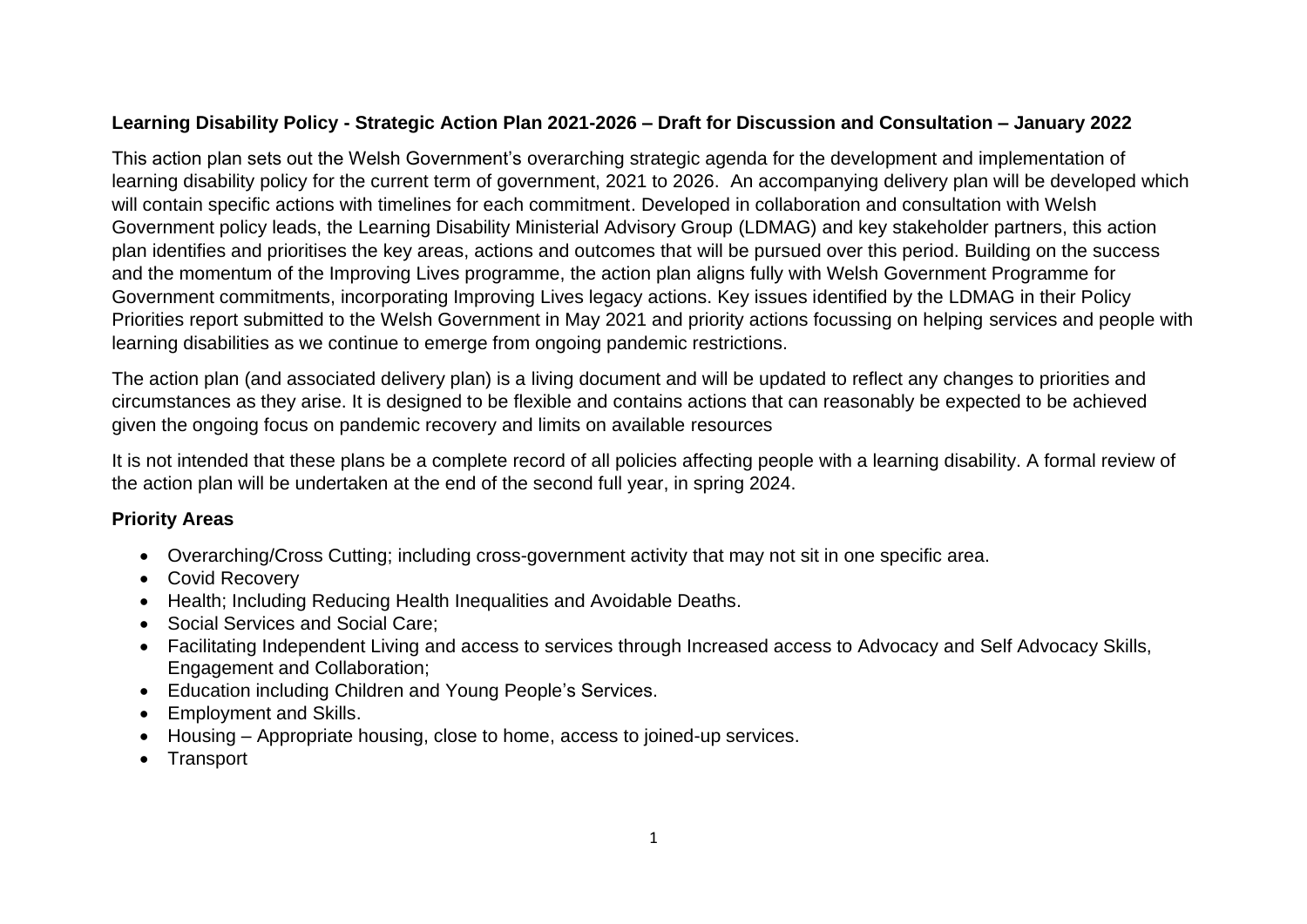## **Key Themes**

Ensuring the views of people with a learning disability, their families & carers and third sector stakeholders are included in the development of all Welsh Government policies is a fundamental principle and full engagement with these groups and individuals will take place whenever possible.

All relevant information and guidance will, wherever possible, be provided in an accessible format with the use of Easy-Read documentation being promoted and encouraged in communications issued by Welsh Government and our partners.

| No. | <b>Strategic Priority Area</b>                                                                                                                       | <b>Tasks/Actions</b>                                                                                                                                                                                                                                                                                                                                     | <b>Outcome</b>                                                                                                                                                                             |
|-----|------------------------------------------------------------------------------------------------------------------------------------------------------|----------------------------------------------------------------------------------------------------------------------------------------------------------------------------------------------------------------------------------------------------------------------------------------------------------------------------------------------------------|--------------------------------------------------------------------------------------------------------------------------------------------------------------------------------------------|
|     | <b>1 Overarching and Crosscutting</b>                                                                                                                |                                                                                                                                                                                                                                                                                                                                                          |                                                                                                                                                                                            |
| 1.1 | Publication of a new five-year Learning Disability<br><b>Strategic Action Plan</b>                                                                   | Develop and publish an overarching,<br>cross-government strategic action<br>plan and associated delivery plan for<br>learning disability policy. To include<br>appropriate, measurable, outcome<br>focused actions, monitoring<br>arrangements, reporting agreements<br>and periodic review. Published by<br>March 2022 and reviewed after two<br>years. | The needs of people<br>with a learning disability<br>are met through the<br>development and<br>implementation of<br><b>Welsh Government</b><br>policy over the full term<br>of government. |
| 1.2 | Continued commitment to an inclusive and fully<br>accessible Learning Disability Ministerial Advisory<br>Group for people with a learning disability | To hold at least four meetings a year,<br>and sub groups where required.<br>Meetings are inclusive and<br>accessible for people with a learning<br>disability. To include agreed annual<br>review and evaluation of Terms of<br>Reference and procedures.                                                                                                | A fully inclusive and<br>accessible meeting<br>environment which<br>meets the needs of all<br>members.                                                                                     |
| 1.3 | Equality and Inclusion                                                                                                                               | In year one WG and LDMAG will<br>review the impact and effectiveness                                                                                                                                                                                                                                                                                     | <b>Welsh Government</b><br>learning disability                                                                                                                                             |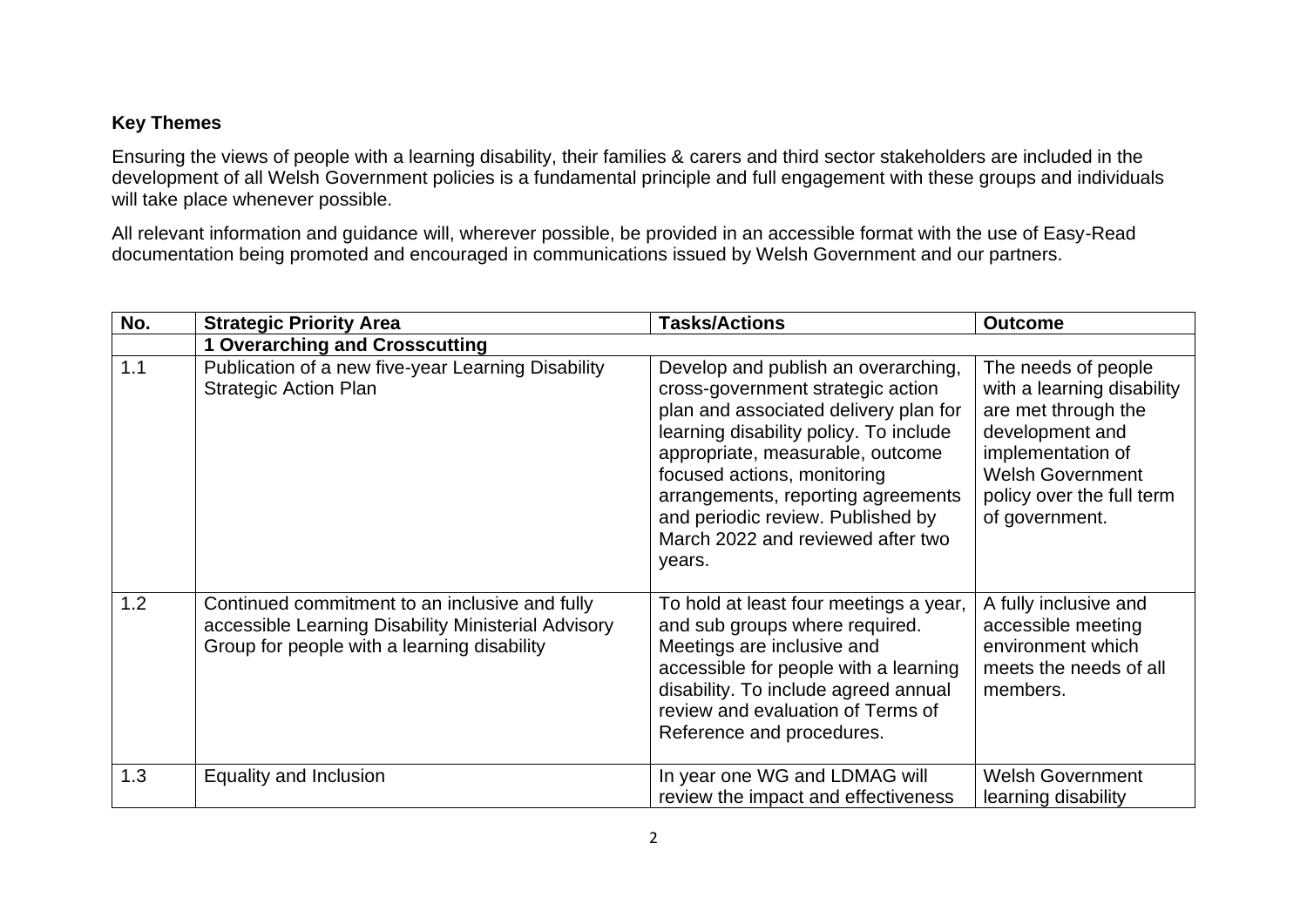| No. | <b>Strategic Priority Area</b>                                                                                                                                                                             | <b>Tasks/Actions</b>                                                                                                                                               | <b>Outcome</b>                                                                                                                       |
|-----|------------------------------------------------------------------------------------------------------------------------------------------------------------------------------------------------------------|--------------------------------------------------------------------------------------------------------------------------------------------------------------------|--------------------------------------------------------------------------------------------------------------------------------------|
|     | To consider the impact and effectiveness of learning<br>disability policies on people with learning disabilities,<br>their families and carers in the Black, Asian and<br><b>Minority Ethnic community</b> | of current policies to ensure that the<br>needs of individuals with a learning<br>disability in protected or<br>disadvantaged communities are<br>being met.        | policies fully meet the<br>needs of people with a<br>learning disability with<br>protected characteristics                           |
|     | To ensure the needs of first language Welsh<br>speakers are met in the design and delivery of<br>services and support                                                                                      | Where gaps are identified take<br>action - to ensure that Welsh<br>Government policies fully meet the<br>identified needs of people with a<br>learning disability. |                                                                                                                                      |
| 1.4 | Scope the costs and benefits of establishing a<br>National Learning Disability Observatory for Wales                                                                                                       | Work with Improvement Cymru and<br>partners to explore the feasibility of<br>establishing a Learning Disability<br><b>Observatory for Wales</b>                    | To support the<br>development of a<br>comprehensive body of<br>evidence to inform<br>policy decision making<br>and service planning. |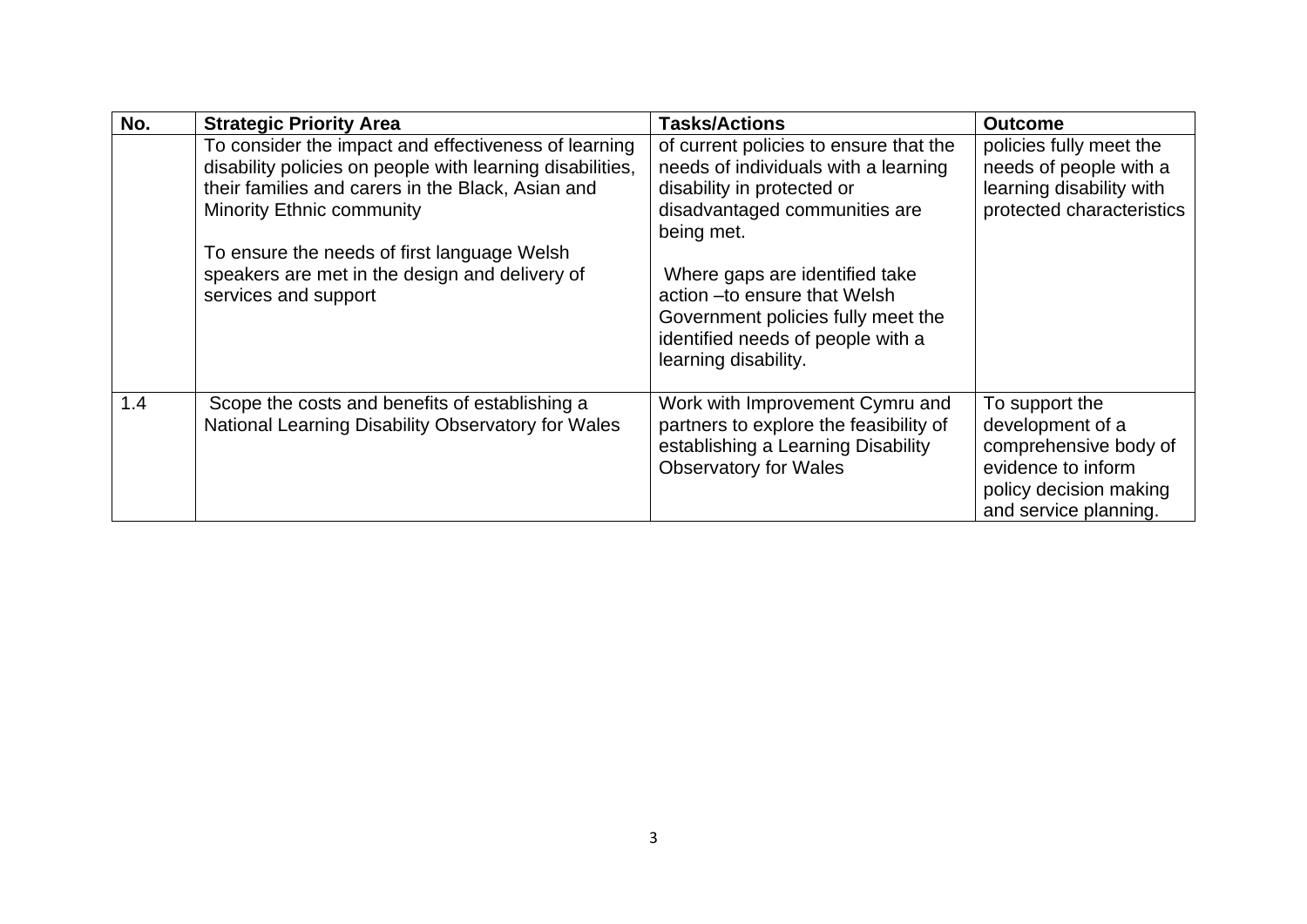| 1.5 | <b>Promote Positive Behavioural</b>                      | <b>Ensure the Welsh Government's</b>  | Improve services for    |
|-----|----------------------------------------------------------|---------------------------------------|-------------------------|
|     | support (PBS) and Trauma                                 | <b>Reducing Restrictive Practices</b> | people with a learning  |
|     | informed care in health, social care                     | Framework principles are promoted,    | disability              |
|     | and education.                                           | understood and embedded in            |                         |
|     | To include implementation of the 'Reducing               | training and services across health,  | Greater awareness       |
|     | Restrictive Practice Framework published in July         | social care, education and childcare. | amongst                 |
|     | 2021                                                     | To include appropriate monitoring,    | commissioners,          |
|     |                                                          | recording and reporting.              | providers and           |
|     | https://gov.wales/sites/default/files/publications/2021- |                                       | practitioners of person |
|     | 07/reducing-restrictive-practices-framework.pdf          | Work with sectors to ensure they      | centred planning to     |
|     |                                                          | consider and agree actions to         | reduce restrictive      |
|     |                                                          | support effective implementation of   | practices, promote      |
|     |                                                          | the Restraint Reduction Framework     | person-centred planning |
|     |                                                          | in childcare, education, health and   | and prevent harm.       |
|     |                                                          | social care.                          |                         |
|     |                                                          |                                       |                         |
|     |                                                          |                                       |                         |
|     |                                                          |                                       |                         |
|     |                                                          |                                       |                         |
|     |                                                          |                                       |                         |
|     |                                                          |                                       |                         |
|     |                                                          |                                       |                         |
|     |                                                          |                                       |                         |
|     |                                                          |                                       |                         |
|     |                                                          |                                       |                         |
|     |                                                          |                                       |                         |
|     |                                                          |                                       |                         |
|     |                                                          |                                       |                         |
|     |                                                          |                                       |                         |
|     |                                                          |                                       |                         |
|     |                                                          |                                       |                         |
|     |                                                          |                                       |                         |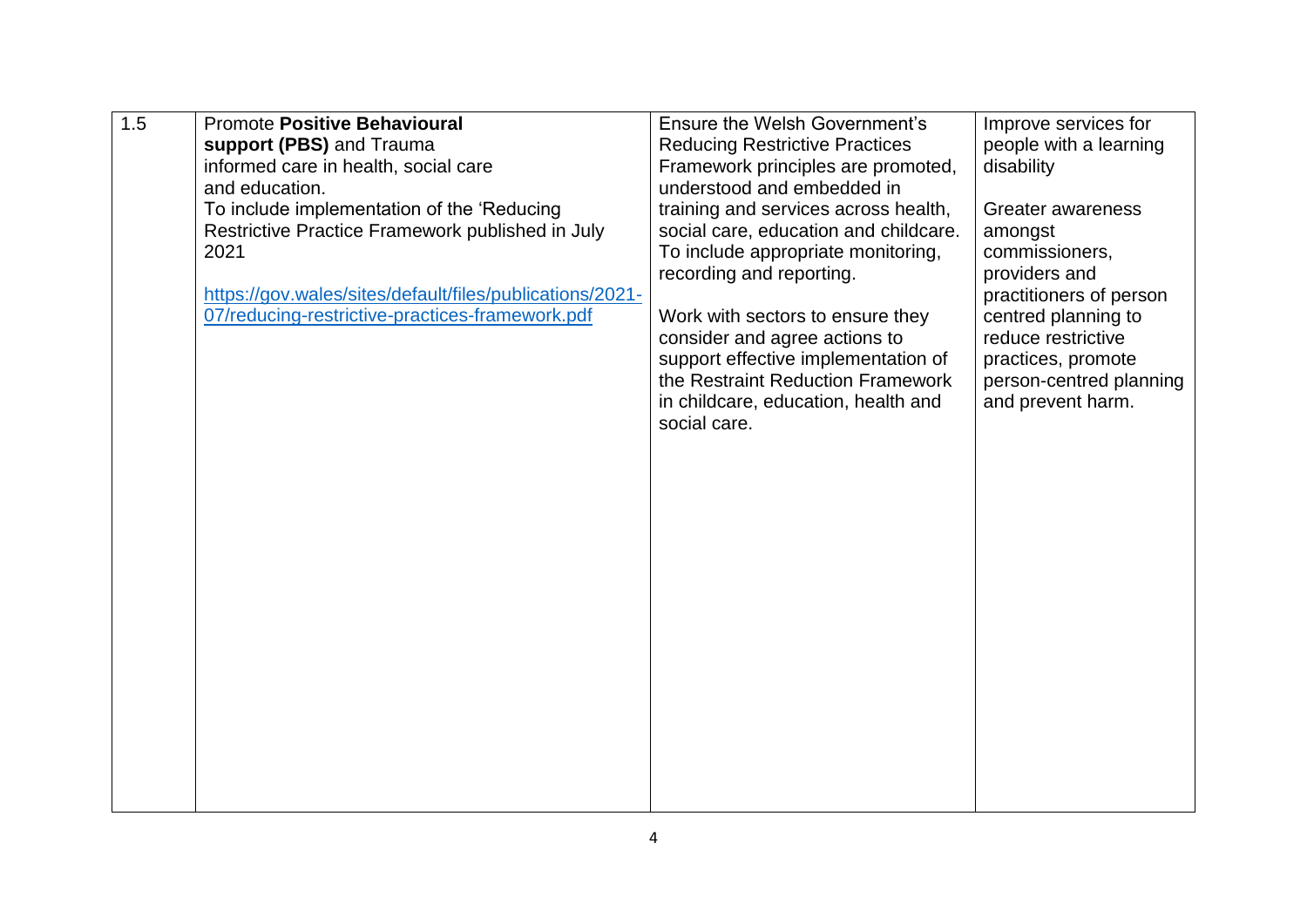| No. | <b>Strategic Priority Area</b>                                                 | <b>Tasks/Actions</b>                                                                                                                                                                                                                                   | <b>Outcome</b>                                                                                                                                                                                                                                  |
|-----|--------------------------------------------------------------------------------|--------------------------------------------------------------------------------------------------------------------------------------------------------------------------------------------------------------------------------------------------------|-------------------------------------------------------------------------------------------------------------------------------------------------------------------------------------------------------------------------------------------------|
| 1.6 | Joint working, co-production and collaboration                                 | Gather views from people with<br>learning disabilities, families and<br>carers on what Wales should look<br>like for them in 2033, if the<br>programme is to be a success.                                                                             | Ensuring the needs and<br>opinions of people with<br>a learning disability,<br>their families and carers<br>are fully considered in<br>the development of<br>policies.                                                                          |
|     | 2. COVID Recovery and Wellbeing                                                |                                                                                                                                                                                                                                                        |                                                                                                                                                                                                                                                 |
| 2.1 | To promote and improve Wellbeing amongst people<br>with learning disabilities. | LDMAG to contribute to a national<br>task and finish group to understand<br>how social prescribing could aid<br>Wales in its recovery from Covid-19.<br>And Introduce an all-Wales<br>framework to roll out social<br>prescribing to tackle isolation. | A national framework for<br>social prescribing which<br>delivers a vision of<br>social prescribing in<br>Wales that is of a<br>consistent high quality<br>standard across the<br>country.                                                       |
| 2.2 |                                                                                | Welsh Government to work with<br>LDMAG and other partners to<br>determine the priorities for action for<br>a renewed strategic approach to<br>well-being, in a new learning<br>disability delivery plan.                                               | Integrated and<br>dedicated activities<br>delivered by local<br>authorities for children<br>and young people to<br>support the physical,<br>emotional and social<br>wellbeing through<br>suitable activities<br>including leisure and<br>sport. |
| 2.3 | Ensure that the Covid recovery needs of people with                            | Welsh Government to work with                                                                                                                                                                                                                          | Development of                                                                                                                                                                                                                                  |
| 2.4 | learning disabilities, their families and carers are                           | LDMAG and other stakeholders to                                                                                                                                                                                                                        | appropriate, person-                                                                                                                                                                                                                            |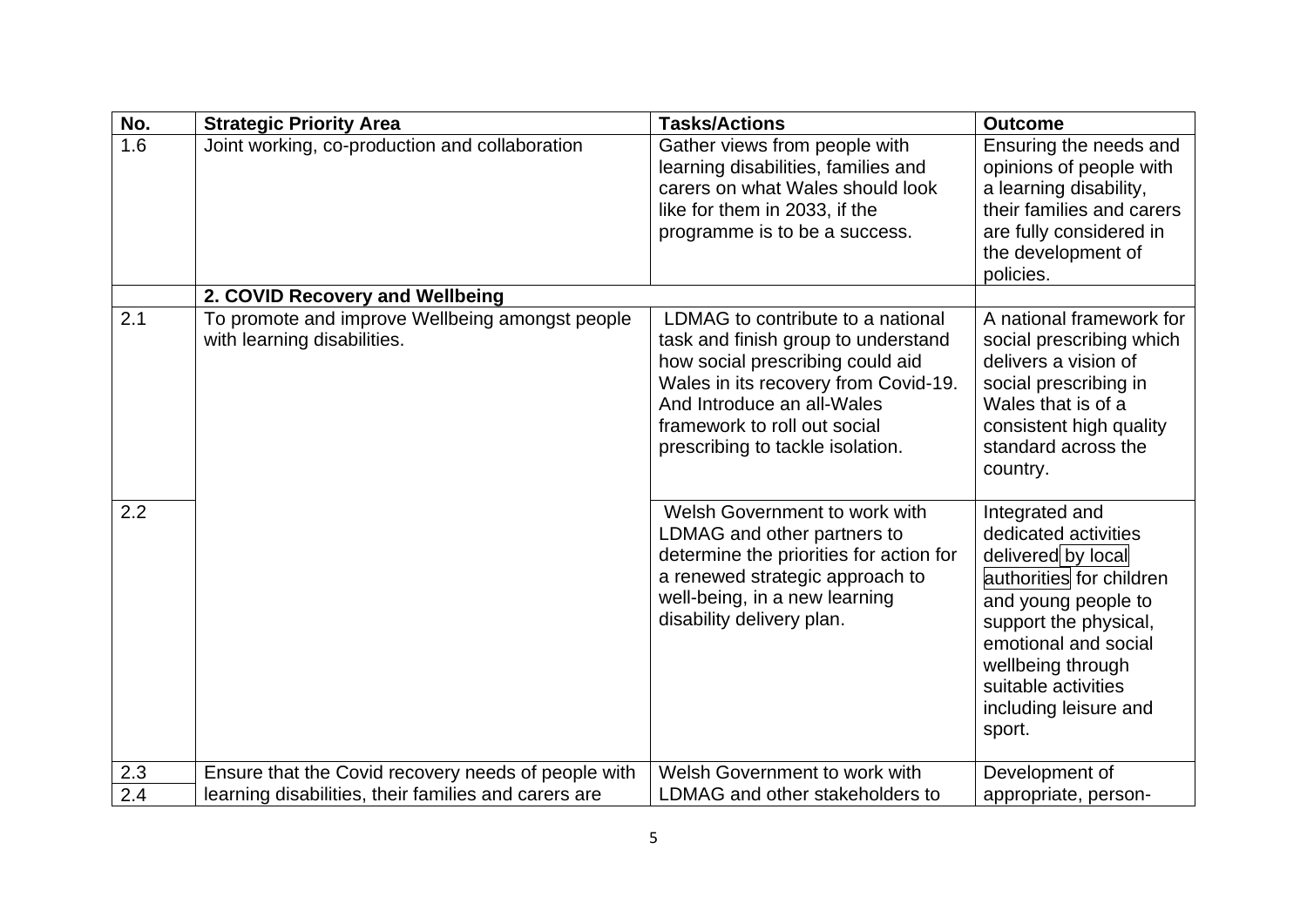| No. | <b>Strategic Priority Area</b>                                                                                                               | <b>Tasks/Actions</b>                                                                                                                                                                                           | <b>Outcome</b>                                                                                                                                                                                                                                                                                                                                                                                                  |
|-----|----------------------------------------------------------------------------------------------------------------------------------------------|----------------------------------------------------------------------------------------------------------------------------------------------------------------------------------------------------------------|-----------------------------------------------------------------------------------------------------------------------------------------------------------------------------------------------------------------------------------------------------------------------------------------------------------------------------------------------------------------------------------------------------------------|
|     | recognised and supported within the Welsh<br>Government's national Covid Recovery Programme                                                  | contribute to review, evaluation and<br>to consider lessons learned about<br>the impact on restrictions to people<br>with learning disabilities, their<br>families and carers during the<br>COVID-19 Pandemic. | centred policies for<br>people with learning<br>disabilities to maximise<br>opportunities for Covid<br>recovery.                                                                                                                                                                                                                                                                                                |
|     | 3 Health and Social Care - Including the commitment to the delivery of the Improving Lives legacy health actions                             |                                                                                                                                                                                                                |                                                                                                                                                                                                                                                                                                                                                                                                                 |
| 3.1 | Implement recommendations from the 2020 review<br>of Adult Specialised Services.                                                             | Establish a multi-agency/stakeholder<br>national group to advise and oversee<br>delivery of the national plan.<br>2022-01-06 Draft LD<br>National Specialist Set                                               | 1. Reduce admissions<br>through crisis<br>prevention.<br>2. Ensure access to<br>high quality, safe and<br>effective specialised<br>care as close to home<br>as possible.<br>3. Support individuals to<br>return home/close to<br>home as soon as<br>possible.<br>4. Minimise the need for<br>individuals to be placed<br>in units in England by<br>scoping the need for<br>medium secure<br>provision in Wales. |
| 3.2 | <b>Mortality Review and Medical Examiner Service</b><br>(MES)<br>The new Medical Examiner Service (MES) is being<br>rolled out across Wales. | Ensure that deaths of individuals with<br>a learning disability are reviewed as<br>part of the new mortality review<br>system and that lessons are<br>identified and shared appropriately.                     | Provide accurate, robust<br>mortality data that will<br>drive development of<br>policies that help reduce<br>avoidable deaths.                                                                                                                                                                                                                                                                                  |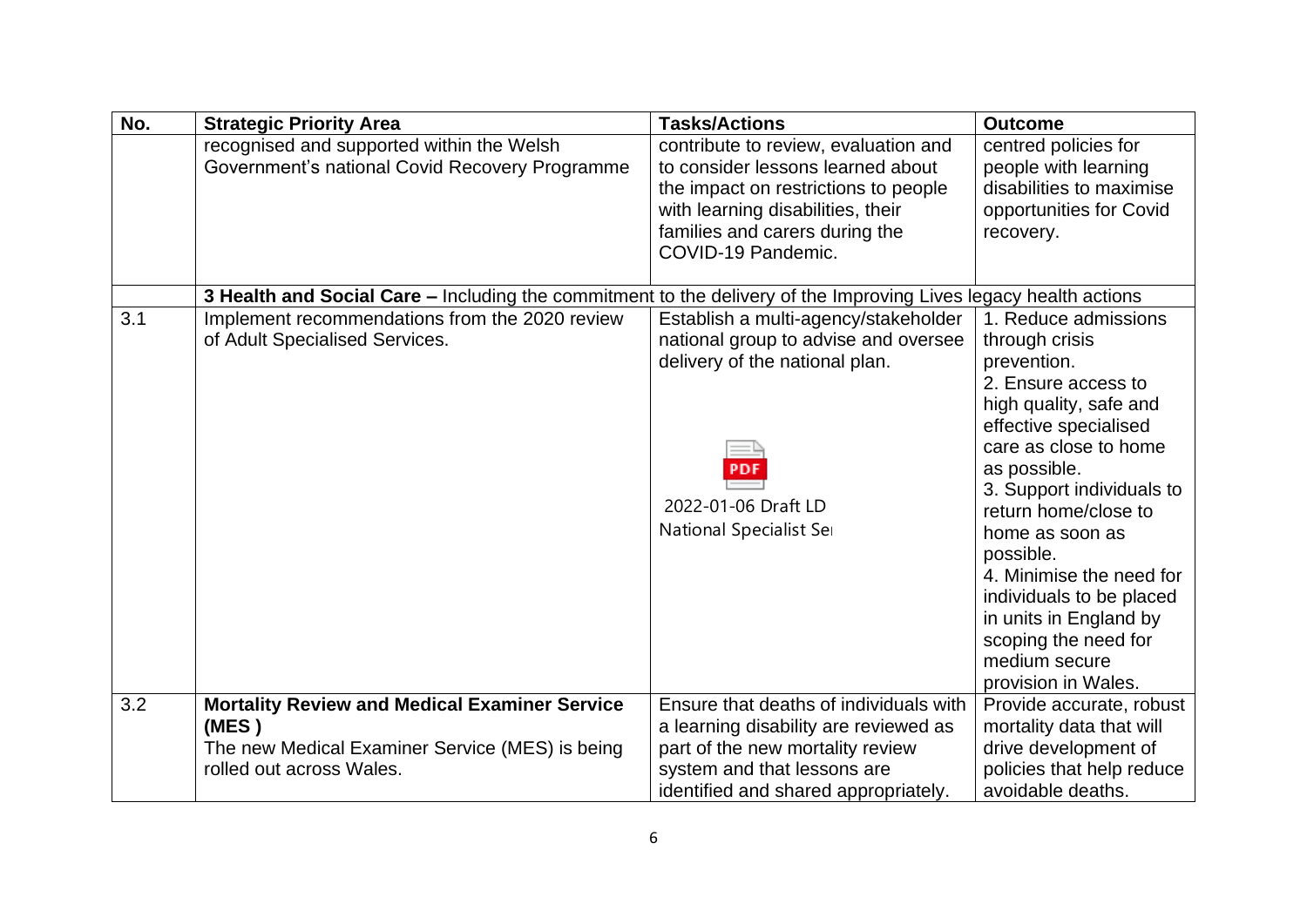| No. | <b>Strategic Priority Area</b>                                                                                                | <b>Tasks/Actions</b>                                                                                                                                                                                                                                                                                                         | <b>Outcome</b>                                                                                                                                             |
|-----|-------------------------------------------------------------------------------------------------------------------------------|------------------------------------------------------------------------------------------------------------------------------------------------------------------------------------------------------------------------------------------------------------------------------------------------------------------------------|------------------------------------------------------------------------------------------------------------------------------------------------------------|
|     |                                                                                                                               | Contribute to the development of a<br>"Learning from Deaths Framework",<br>ensuring learning disability issues<br>are reflected appropriately.<br>Work with partners to establish a<br>proportionate and appropriate<br>process for the systematic review of<br>deaths of individuals with a learning<br>disability.         |                                                                                                                                                            |
| 3.3 | Learning Disability Education Framework for<br>healthcare staff.                                                              | Roll out, monitor and evaluate the<br>three-tier Learning Disability<br><b>Education Framework for healthcare</b><br>staff. Tier 1 to be launched in Spring<br>2022 with tiers 2 and 3 to follow from<br>April 2022.<br>Explore options for adapting and<br>widening out this training to Social<br>Care and other services. | Improve services and<br>ensure reasonable<br>adjustments are made<br>that meet the needs of<br>people with a learning<br>disability accessing<br>services. |
| 3.4 | Establish learning disability specific quality and<br>safety standards for learning disability adult<br>specialised services. | Develop evidence based quality and<br>safety standards for implementation<br>across Wales.                                                                                                                                                                                                                                   | Strengthen consistent<br>approaches to service<br>delivery across Wales.<br>Improve evidence based<br>practice in service<br>delivery.                     |
| 3.5 | Increase access to Health Checks for people with a<br>learning disability.                                                    | Review health board approaches to<br>delivering health checks, identify<br>effective approaches and<br>disseminate learning across Wales.                                                                                                                                                                                    | Improve health<br>outcomes and reduce<br>mortality rates through<br>the earlier identification,<br>diagnosis and treatment<br>of health conditions.        |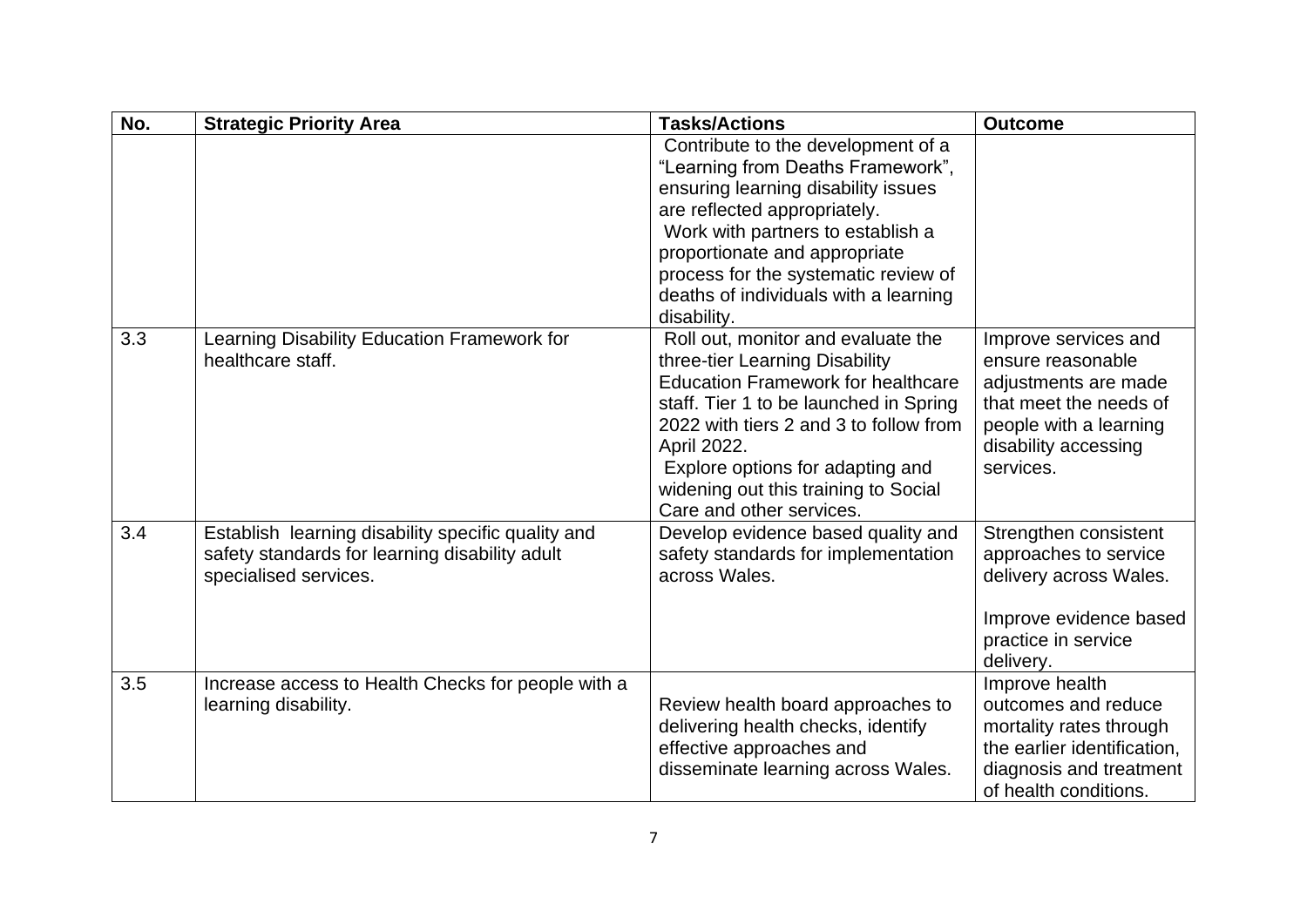| No. | <b>Strategic Priority Area</b>                                                                                                                                             | <b>Tasks/Actions</b>                                                                                                                                                                                                                                                                                                                                                     | <b>Outcome</b>                                                                                                                                                                                                                                            |
|-----|----------------------------------------------------------------------------------------------------------------------------------------------------------------------------|--------------------------------------------------------------------------------------------------------------------------------------------------------------------------------------------------------------------------------------------------------------------------------------------------------------------------------------------------------------------------|-----------------------------------------------------------------------------------------------------------------------------------------------------------------------------------------------------------------------------------------------------------|
|     |                                                                                                                                                                            | Develop national standards for the<br>delivery of health checks.                                                                                                                                                                                                                                                                                                         | Improve the consistency<br>of approach to<br>delivering health checks<br>across Wales.                                                                                                                                                                    |
| 3.6 | Undertake an options appraisal to establish a digital<br>platform to support the comprehensive<br>implementation of the Health Equalities Framework<br>(HEF) across Wales. | Undertake phase 1 in 2022-23 - user<br>research - to inform development of<br>a specification for the platform.                                                                                                                                                                                                                                                          | Establishment of a<br>digital system for<br>inputting, collating and<br>analysing data on the<br>impact of services on<br>the health and well-<br>being of the individual.<br>Establishment of a<br>Wales-wide local and<br>national reporting<br>system. |
| 3.7 | Physical Health - Undertake improvement projects<br>to reduce health inequalities, premature and<br>avoidable deaths.                                                      | Develop policies and/or guidance to<br>address emerging health issues and<br>improve how mainstream NHS<br>services identify and respond to the<br>needs of an individual with a learning<br>disability:<br>Priorities include:<br>The identification, diagnosis and<br>treatment of constipation,<br>Priority access to vaccinations and<br>improve access to screening | Reduce health<br>inequalities and<br>avoidable deaths<br>through improved<br>service provision.                                                                                                                                                           |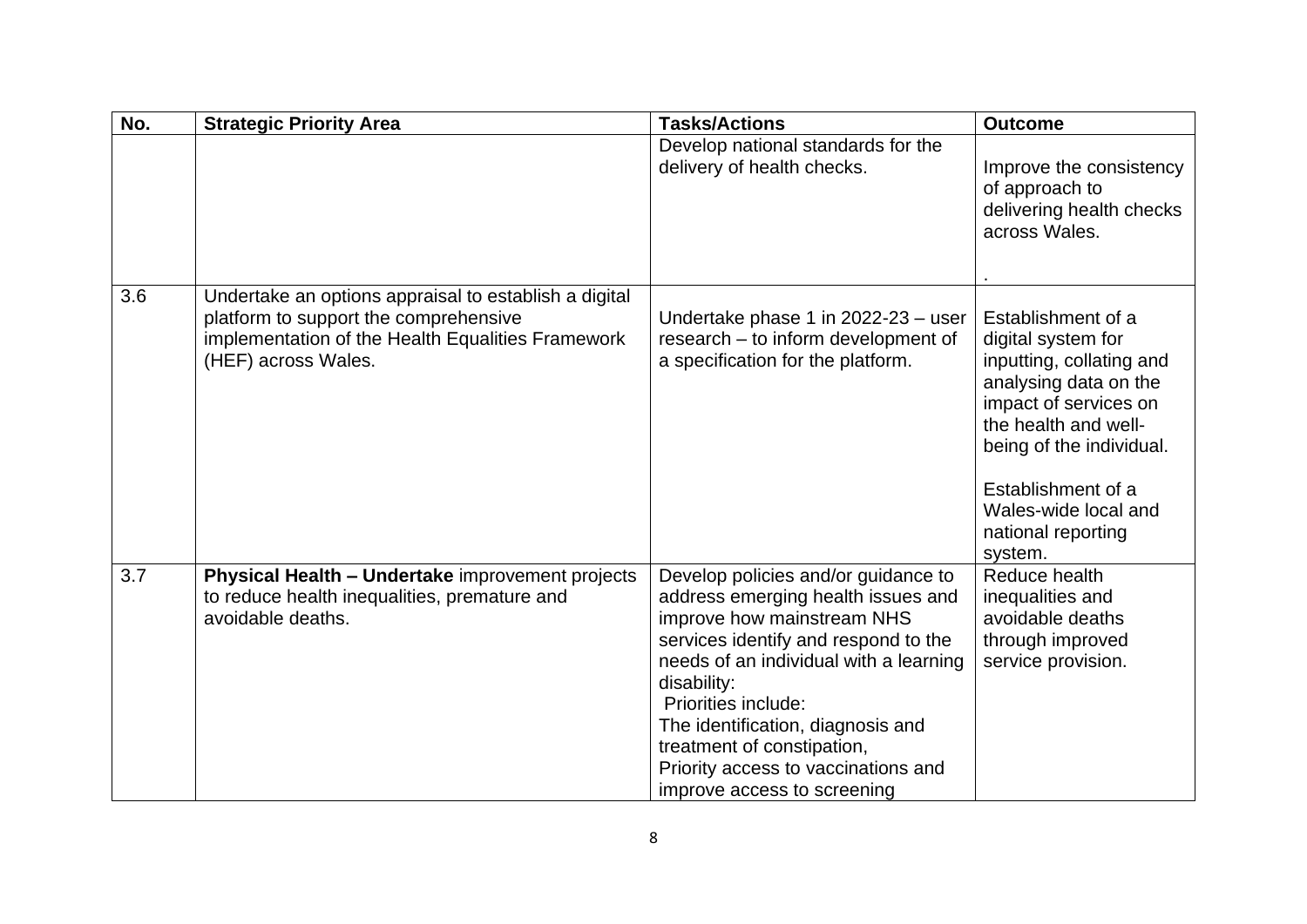| No.  | <b>Strategic Priority Area</b>                                                                                                                                                 | <b>Tasks/Actions</b>                                                                                                                                                                                                                                                                    | <b>Outcome</b>                                                                                                                                                                                  |
|------|--------------------------------------------------------------------------------------------------------------------------------------------------------------------------------|-----------------------------------------------------------------------------------------------------------------------------------------------------------------------------------------------------------------------------------------------------------------------------------------|-------------------------------------------------------------------------------------------------------------------------------------------------------------------------------------------------|
|      |                                                                                                                                                                                | services, secure widespread use of<br>the health profile, Additional Learning<br>Needs tools, review use of the<br>flagging system and use of the care<br>bundle                                                                                                                        |                                                                                                                                                                                                 |
| 3.8  | Loneliness and Isolation - ensure the ongoing work<br>on tackling loneliness and social isolation continues<br>to link with our learning disability improvement<br>priorities. | Explore the prevalence and causes<br>of loneliness and isolation for people<br>with a learning disability.                                                                                                                                                                              | Better understanding of<br>the prevalence and<br>causes of loneliness<br>and isolation for people<br>with a learning disability<br>and action taken to<br>improve inclusion and<br>involvement. |
| 3.9  | New approaches to day services, respite care and<br>short breaks                                                                                                               | Implement the actions in the Delivery<br>Plan that support Priority 3 of the<br><b>Strategy for Unpaid Carers:</b><br>supporting a life alongside caring,<br>including working towards a better<br>understanding of how a break from<br>caring can be accessed, funded and<br>delivered | Improved access to<br>flexible respite and short<br>break options that<br>promote i inclusion and<br>well-being                                                                                 |
| 3.10 | Enabling integrated care and support through Direct<br>Payments and CHCs.                                                                                                      | Explore the interface between Direct<br>Payments and CHC to maximise<br>impact and effectiveness for people<br>with a learning disability, their<br>families and carers.                                                                                                                | Improved outcomes<br>through better,<br>integrated person-<br>centred care, support<br>and treatment. .                                                                                         |
| 3.11 | Supporting parents with a learning disability                                                                                                                                  | Develop, publish and launch bilingual<br>national guidance for Children's<br>Social Care Services on best<br>practice about how parents or soon                                                                                                                                         | Increased<br>understanding and<br>awareness across<br>services. Parents with a                                                                                                                  |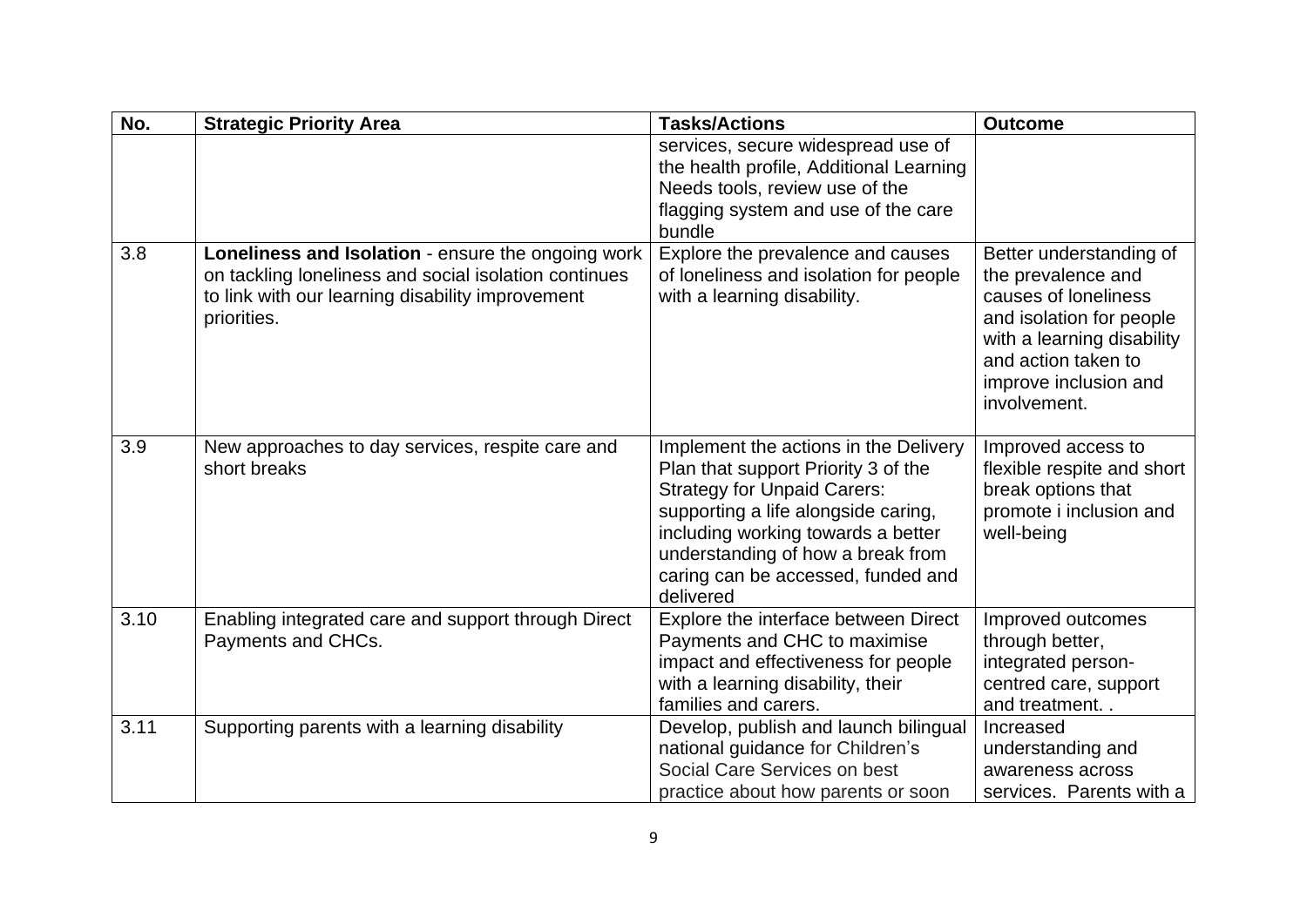| No.  | <b>Strategic Priority Area</b>                                 | <b>Tasks/Actions</b>                                                                                                                                                                                                                                                                                      | <b>Outcome</b>                                                                                                                                                                              |  |
|------|----------------------------------------------------------------|-----------------------------------------------------------------------------------------------------------------------------------------------------------------------------------------------------------------------------------------------------------------------------------------------------------|---------------------------------------------------------------------------------------------------------------------------------------------------------------------------------------------|--|
|      |                                                                | to be parents with a learning<br>disability can be best supported so<br>families stay together and children<br>thrive.                                                                                                                                                                                    | learning disability<br>receiving improved<br>support and a reduction<br>in children being taken<br>into care.                                                                               |  |
| 3.12 | Review of the Social Services and Well-being Wales<br>Act 2014 | Welsh Government to complete<br>work on the review of the Social<br>Services and Wellbeing (Wales) Act<br>2014. Work with LDMAG to ensure<br>the views and experiences of people<br>with learning disabilities are reflected<br>in the outcomes of the review to<br>address identified gaps in provision. | Ensuring the<br>aims and objectives of<br>the Social Services and<br>Wellbeing(Wales) Act<br>2014 meet the needs of<br>people with learning<br>disabilities and their<br>parents and carers |  |
| 3.13 | <b>Social Care Workforce</b>                                   | Welsh Government to work with<br>partners to support workforce<br>planning to ensure the recruitment<br>and development of a resilient,<br>appropriately trained workforce.                                                                                                                               | Provision of services<br>that fully meet the needs<br>of people with a learning<br>disability, their families<br>and carers.                                                                |  |
| 3.14 | <b>Carers and Carers Policy</b>                                | Welsh Government to ensure the<br>needs of carers (including sibling<br>carers) of people with learning<br>disabilities and carers with learning<br>disabilities are understood and are<br>being addressed consistently across<br>Wales.                                                                  | The needs of carers of<br>people with learning<br>disabilities and carers<br>with learning disabilities<br>are understood and<br>accessible support is<br>available.                        |  |
|      | 4 Advocacy, Self-Advocacy, Engagement and Collaboration        |                                                                                                                                                                                                                                                                                                           |                                                                                                                                                                                             |  |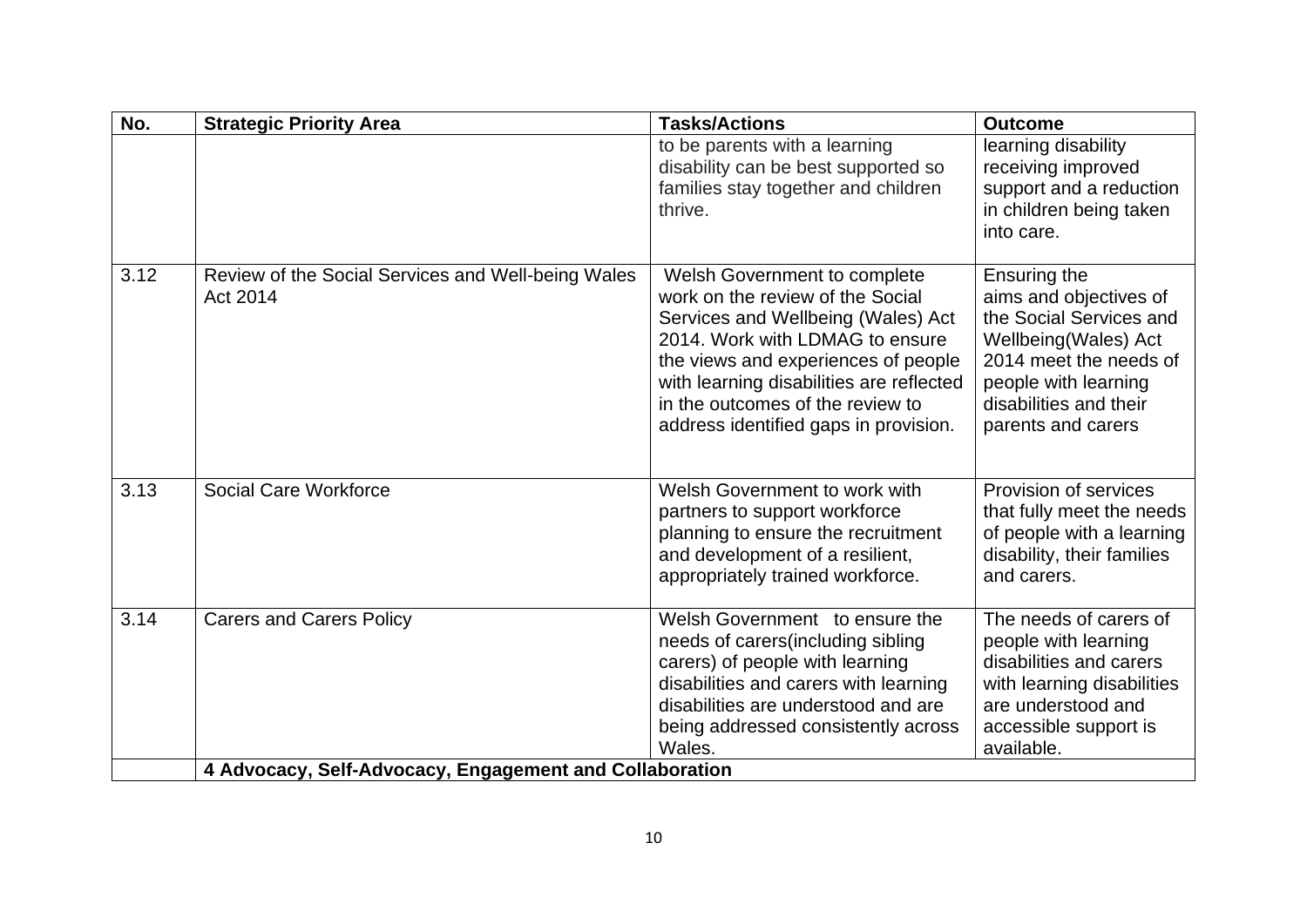| No. | <b>Strategic Priority Area</b>                                                                                                                                                                   | <b>Tasks/Actions</b>                                                                                                                                                                                                                                      | <b>Outcome</b>                                                                                                                                                                                                                                               |
|-----|--------------------------------------------------------------------------------------------------------------------------------------------------------------------------------------------------|-----------------------------------------------------------------------------------------------------------------------------------------------------------------------------------------------------------------------------------------------------------|--------------------------------------------------------------------------------------------------------------------------------------------------------------------------------------------------------------------------------------------------------------|
| 4.1 | To promote voice choice and control for people with<br>learning disabilities and their carers. To include<br>advocacy and self-advocacy and digital inclusion and<br>support for sibling carers. | Welsh Government to work with<br>stakeholders to explore and review<br>advocacy support, in order to<br>develop advocacy services for adults<br>in line with Commissioning<br>Guidance.                                                                   | People with learning<br>disabilities have their<br>voices heard, are<br>listened to and are<br>supported to make<br>choices and control their<br>own lives.                                                                                                  |
|     | 5 Education, Children and Young People                                                                                                                                                           |                                                                                                                                                                                                                                                           |                                                                                                                                                                                                                                                              |
| 5.1 | Children and Young People's Learning Disability<br><b>Services</b>                                                                                                                               | Welsh Government to work with<br>stakeholders and service providers<br>to improve collaborative working in<br>the provision of children's learning<br>disability services, including<br>transition services, across health,<br>social care and education. | To provide a consistent,<br>accessible and easily<br>understood, wales-wide<br>approach to children's<br>services across the<br>public sector.                                                                                                               |
| 5.2 | Additional Learning Needs - Implementation-                                                                                                                                                      | Ensure the needs of learners with<br>learning disabilities are represented<br>at a national ALN steering group<br>which will co-create an accountability<br>framework to ensure successful<br>implementation of the ALN Act.                              | Evaluation of the extent<br>to which stakeholders<br>are compliant with the<br>provisions in the ALN<br>Act and the initial effects<br>and impacts of the Act.<br>Assessment of the<br>extent to which the ALN<br>Act has achieved its<br>intended outcomes. |
|     | <b>6 Employment and Skills</b>                                                                                                                                                                   |                                                                                                                                                                                                                                                           |                                                                                                                                                                                                                                                              |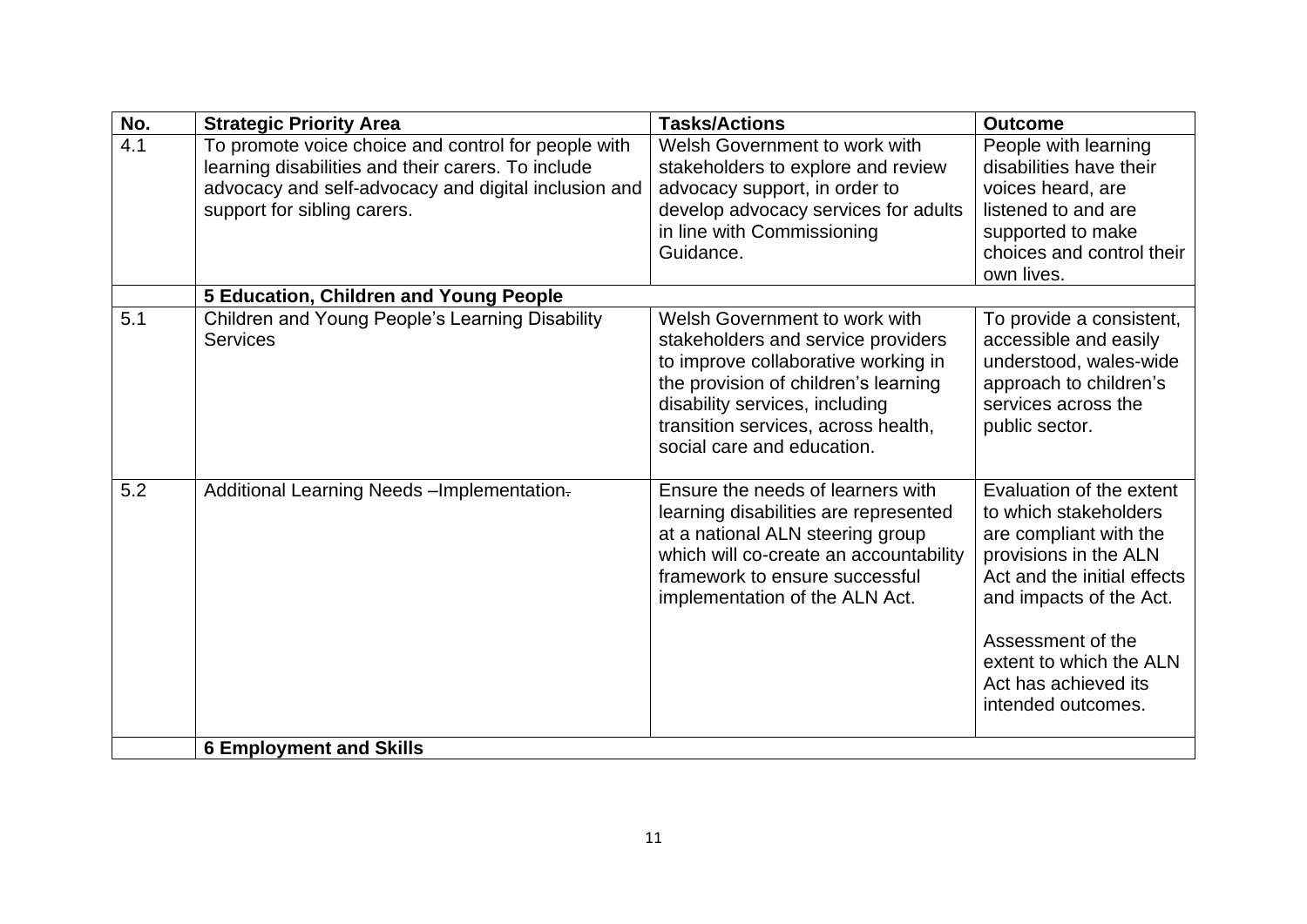| No. | <b>Strategic Priority Area</b>                                                                                                                                    | <b>Tasks/Actions</b>                                                                                                                                                                                                                                                                                                                                                                                           | <b>Outcome</b>                                                                                                                                                                                                                                                                                                                                                                                                                                                        |
|-----|-------------------------------------------------------------------------------------------------------------------------------------------------------------------|----------------------------------------------------------------------------------------------------------------------------------------------------------------------------------------------------------------------------------------------------------------------------------------------------------------------------------------------------------------------------------------------------------------|-----------------------------------------------------------------------------------------------------------------------------------------------------------------------------------------------------------------------------------------------------------------------------------------------------------------------------------------------------------------------------------------------------------------------------------------------------------------------|
| 6.1 | To improve access to employment, training and<br>support for people with learning disabilities to<br>remain in the workplace                                      | Develop appropriate employment<br>policies that fully incorporate the<br>needs of people with a learning<br>disability.                                                                                                                                                                                                                                                                                        | Improve employment<br>opportunities for people<br>with a learning disability.                                                                                                                                                                                                                                                                                                                                                                                         |
| 6.2 | <b>Supported Apprenticeships</b>                                                                                                                                  | Maximise opportunities for people<br>with a learning disability to access<br>apprenticeship schemes.                                                                                                                                                                                                                                                                                                           | To achieve and maintain<br>apprenticeship starts for<br>disabled people at<br>above 10%.                                                                                                                                                                                                                                                                                                                                                                              |
|     | 7 Housing (including provision of joined up support within health and social care to ensure provision of<br>appropriate housing, as close to home as possible.    |                                                                                                                                                                                                                                                                                                                                                                                                                |                                                                                                                                                                                                                                                                                                                                                                                                                                                                       |
| 7.1 | <b>Promote Regional Partnership Boards</b><br>engagement with stakeholders to ensure<br>inclusion of the voice and views of people with a<br>learning disability. | <b>Ensure RPB needs assessment and</b><br>planning arrangements include<br>meaningful engagement with key<br>stakeholders including those with a<br>learning disability.<br>As part of Welsh Government's<br>'Rebalancing Care and Support'<br>work programme, work with RPBs to<br>promote and facilitate coproduction<br>and inclusion of service user and<br>carer voice in service design and<br>delivery. | • Citizen, carer and third<br>sector reps are<br>supported and enabled<br>to make a full<br>contribution to the work<br>of RPB boards.<br>• The views of disabled<br>people are represented<br>at board level and<br>across the wider<br>regional partnership.<br>• Co-production is<br>embedded in the work<br>of RPBs, and people<br>with learning disabilities<br>are able to be fully<br>engaged in the work of<br>the regional<br>partnerships at all<br>levels. |